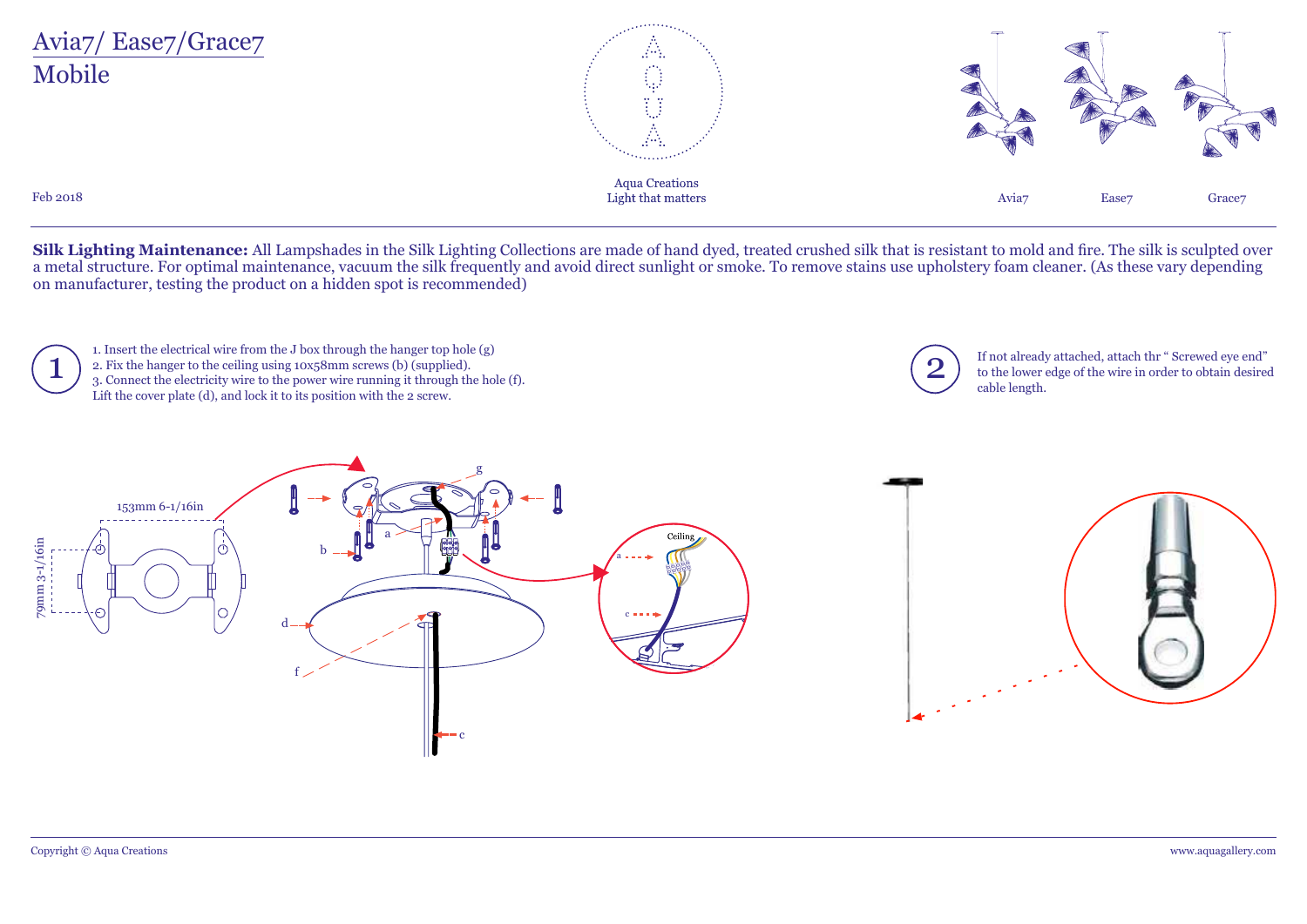# Mobile Avia7/ Ease7/Grace7



**Aqua Creations** Light that matters

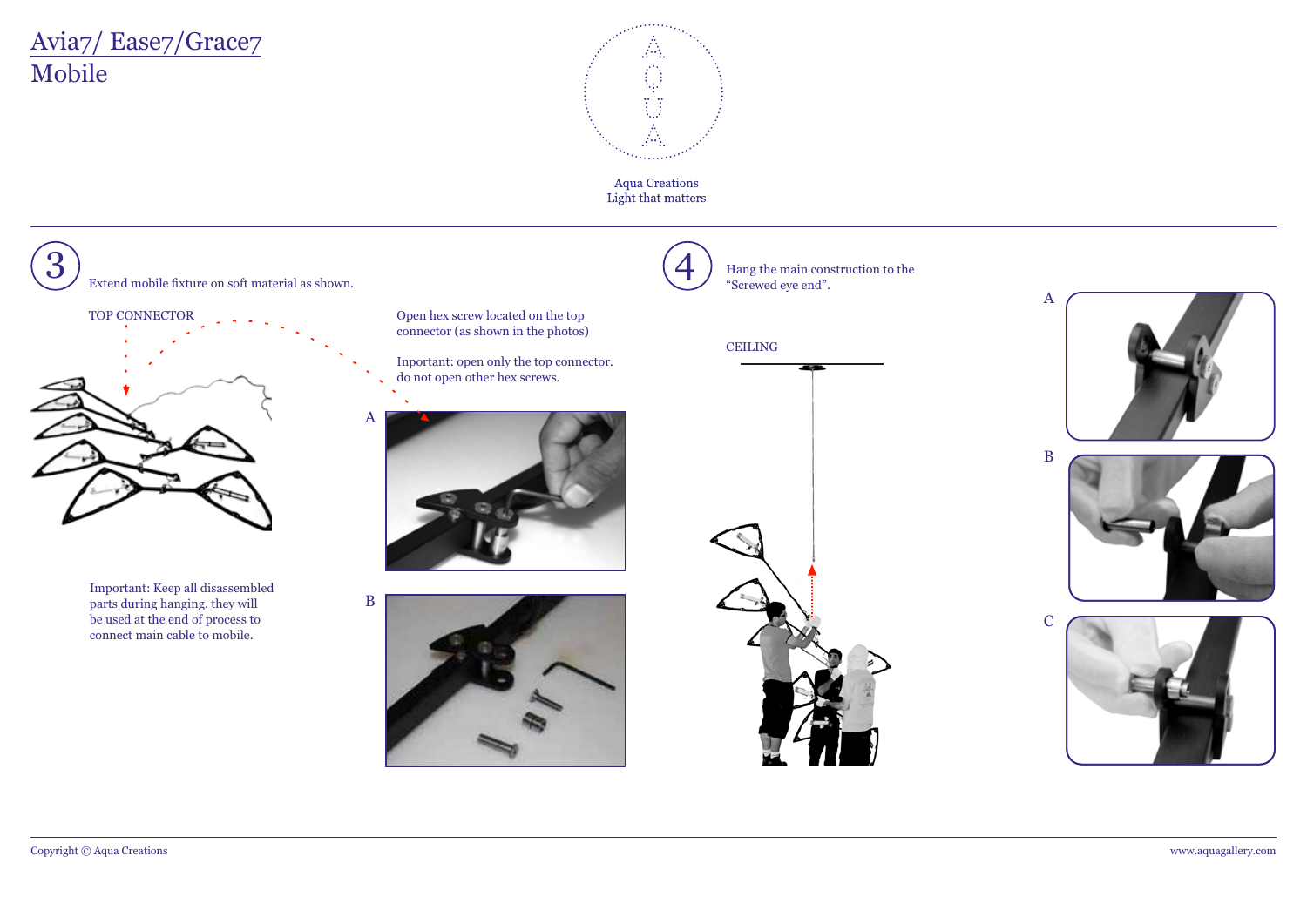# Avia7/Ease7/Grace7 Mobile



Aqua Creations<br>Light that matters



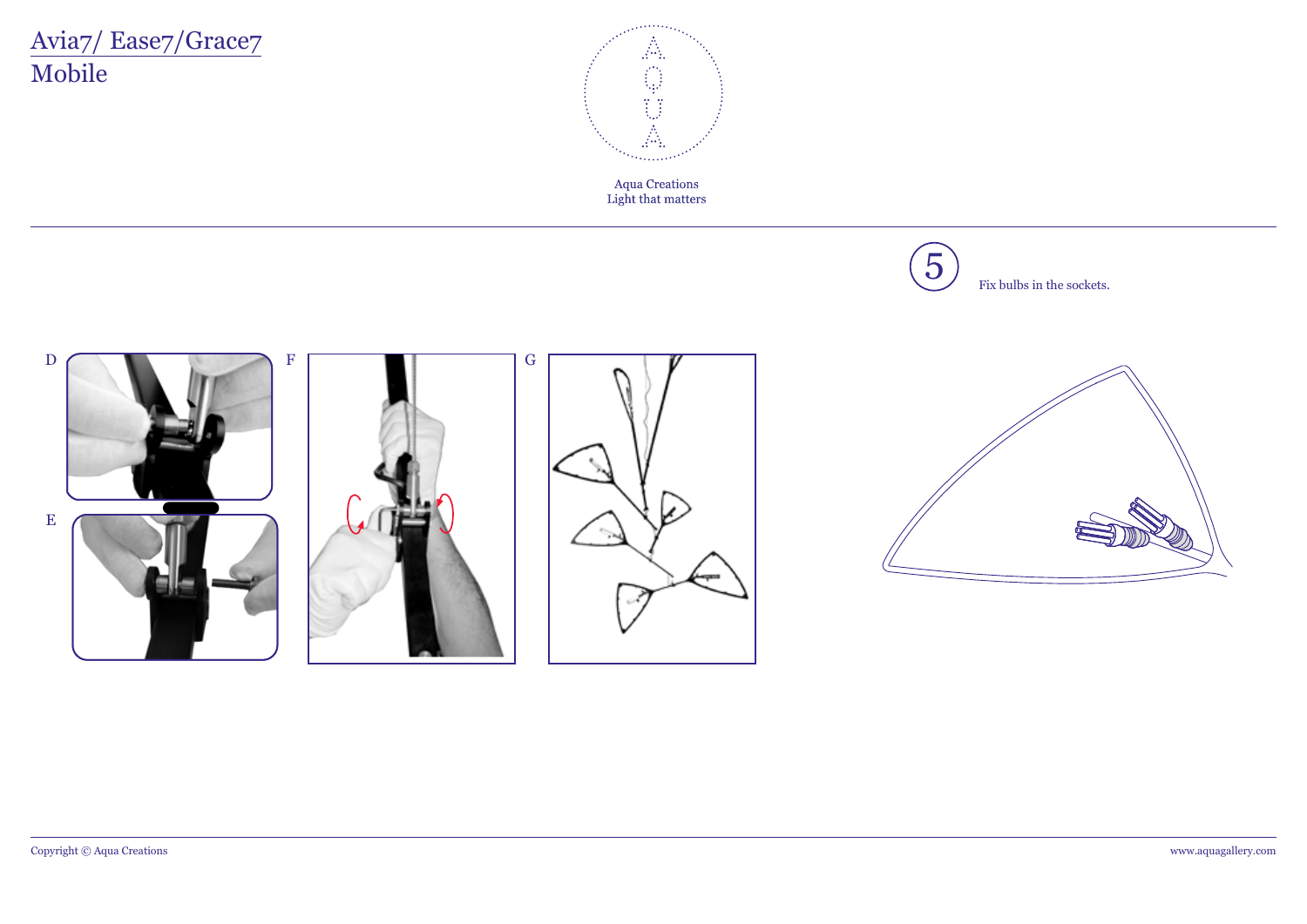# Mobile Avia7/ Ease7/Grace7



Aqua Creations<br>Light that matters







 $\overline{Z}$   $\overline{A}$ . Use a wrench no' 13 to change the fixture composition.



B. Turn the wrench carefully to fix the desired position. (example in steps b-c)





c.



D. Repeat steps a-c on all profiles as desired.